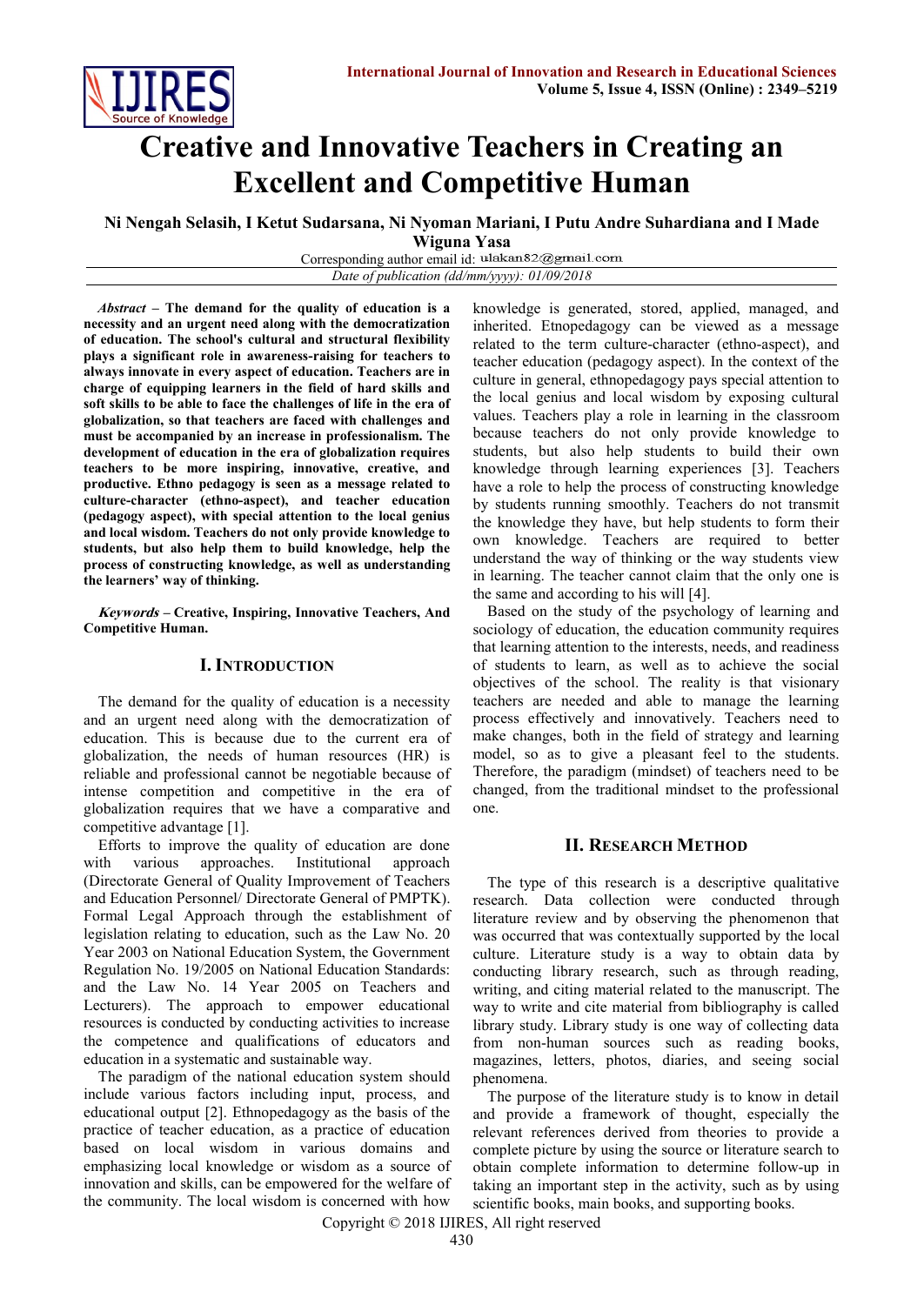

#### **III. RESULTS AND DISCUSSION**

#### 1. *Changing the Paradigm of Teacher's Roles in Facing the Challenges of Globalization*

One of the main factors determining the quality of education is the teacher who is at the forefront in creating the quality of human resources because teachers face directly the learners in the classroom through learning. In the hands of the teacher, it will produce quality learners, either academically, skill, emotional maturity, morale, and spiritual. Thus, the future generations will be ready to live with the challenges of their time. Therefore, it requires teachers who have qualifications, competence, and high dedication in carrying out their professional duties, especially with curriculum changes that emphasize the competence. Teachers play an important role in their implementation because teachers carry out the curriculum in the classroom.

According to Fuad Hasan, as well as any curriculum and educational system applied without the support of qualified teachers, it will then be in vain. Improving the quality of education in Indonesia is not enough with the only improvements in the curriculum, but should also be followed by improving the quality of teachers at the primary and secondary levels. Without efforts to improve the quality of teachers, the spirit will not achieve the desired expectations [5].

Reality shows that the quality of teachers in Indonesia is still considered very low and apprehensive. In the face of a globalization era which is full of competition and uncertainty, the visionary teachers are required to be able to manage the learning process effectively and innovatively. Required change of strategy and model of learning in such a way can give a pleasant feel for teachers and learners. Such learning is known as Quantum Learning and Quantum Teaching, essentially developing a model and learning strategy is to develop a model and learning strategy as effectively as possible in a fun and passionate as well as meaningful atmosphere.

In the past and present in today's globalized era, the atmosphere of the learning environment is often perceived as a torturous, boring, less stimulating, and monotonous environment, so students learn in a forced and less enthusiastic way. On the other hand, teachers are also in an unpleasant environment and are trapped in their daily routine. Therefore, it is necessary to change the paradigm (mindset) of the teacher, from the traditional mindset to the professional one. Moreover, the birth of the Law of Teachers and Lecturers requires the figure of teachers who are qualified, competent, and certified [6].

According to Mulyasa, at least there are seven mistakes often done by teachers in learning, namely: 1) taking shortcuts in learning; 2) waiting for the students to behave negatively; 3) using a destructive discipliner; 4) ignoring the difference between learners; 5) feeling the most intelligent and know everything; 6) unfair (discriminatory) ; and 7) forcing the rights of learners [7]. In addition to a number of mistakes made by teachers, there are several new paradigms that must be considered by teachers, as follow:

- 1. Not stuck in a mere routine, but always develop and empower themselves continuously to improve their qualifications and competencies, either through formal education or training, seminars, workshops, and similar activities. Teachers should not get caught up in activities coming, teaching, going home so repeatedly, so forget to develop their potential to the fullest.
- 2. Teachers are able to develop and implement strategies and models of active learning, innovative, creative, effective, and fun that can stimulate learners' motivation in learning. Teachers must master various strategies and approaches as well as models of learning, so that the learning process can take place in a conducive and fun atmosphere.
- 3. Teacher's dominance in learning is reduced, thus providing opportunities for learners to be more courageous, independent and creative in learning.
- 4. Teachers are able to modify and enrich the learning materials, so that learners get a more varied learning resources.
- 5. Teachers like what is taught and love teaching as a profitable profession.
- 6. Teachers follow the latest developments in science and technology, so they have wide insights and are not left behind with the latest information.
- 7. Teachers are able to be role models for learners and the wider community by always showing attitudes and actions that are praiseworthy and have high integrity.
- 8. Teachers have a vision for the future and are able to read the challenges of the times, so that they are ready to face the change of the uncertain world that needs good tidiness and preparedness.

Based on mistakes made by teachers, they are then suggested by Mulyasa to make a new paradigm shift, so that the teachers' professionalism can be improved. Despite many theories about professional teachers, but in relation to the implementation of school-based quality improvement, based on these theories and the researcher's study as consultants and managers of general and religious education, it comes to the conclusion that professional teachers are teachers with the right vision. As Ibrahim Bafadal argues that professional teachers are teachers who have the right vision and innovative action because the vision without action is like a dream, action without vision is like a goalless journey and a waste of time; vision and action can change the world. It's the need to emphasize the open management aspect and the provision of infrastructure and superstructure that allows teachers to be free and feel challenged to always improve their professionalism [8]. The cultural and structural flexibility of each school plays a significant role in providing awareness to teachers to always innovate in every aspect of education. Teachers are on duty to provide hard skill and soft skill of the learners to face the challenges of life in the globalization era.

## 2. *Teacher's Challenges in Post-Reformation*

Globalization has changed the way people live. No one can escape the flow of globalization. Each individual is faced with two choices, that he puts himself and acts as a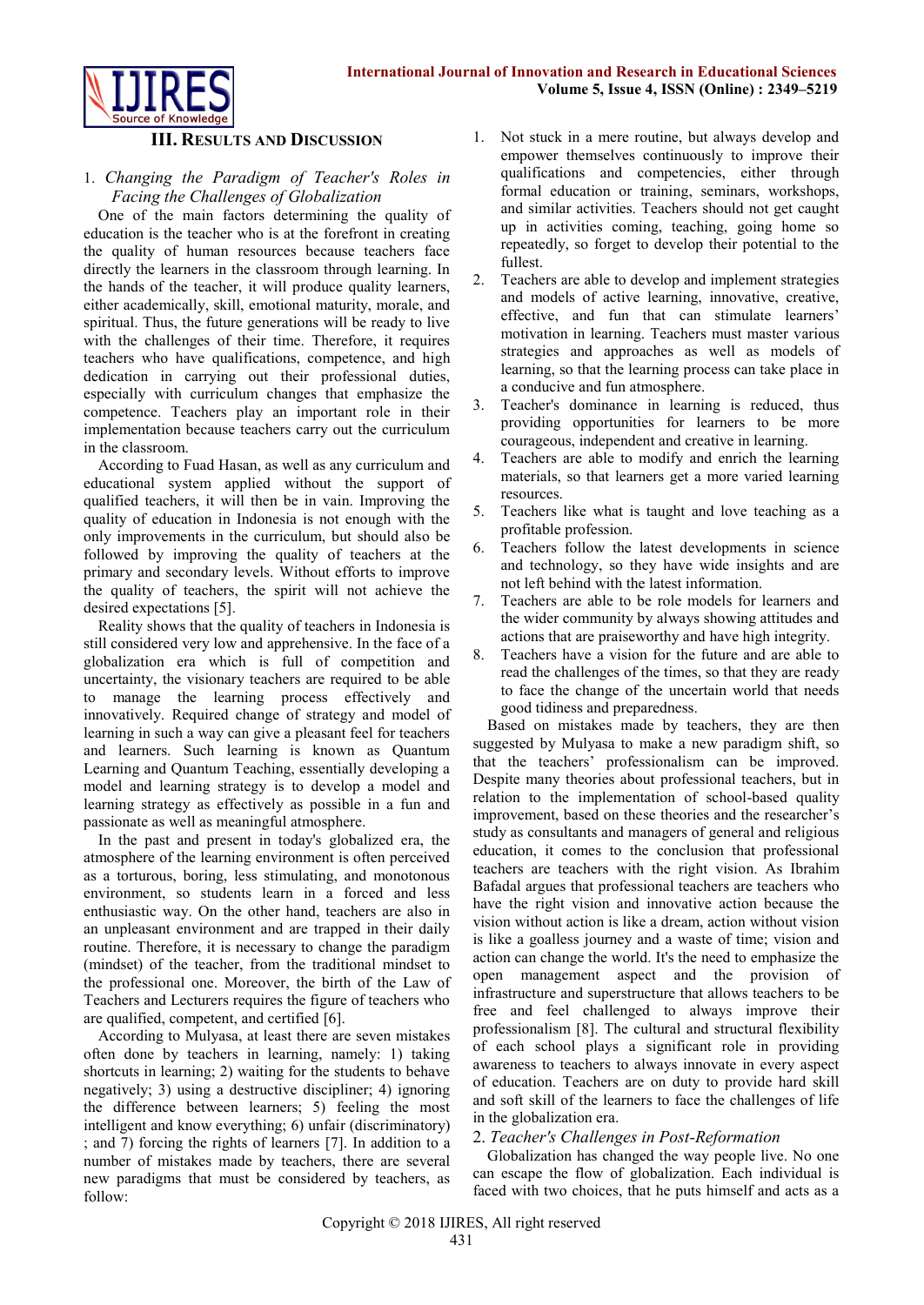

player in the flow of globalization, or he becomes a victim and dragged down the flow of globalization. The flow of globalization also falls into the area of education with its various implications and impacts, both positive and negative. In this context, the teacher's job and teacher's role as the spearhead of education is very important, so teachers are expected to have the right vision and innovative actions. Because vision and action can change the world.

According to Gerstner, the task and role of teachers from day to day are more severe, along with the development of science and technology. Teachers as a major component in the world of education are required to be able to balance even beyond the development of science and technology that develops in society. Through the touch of teachers in the school, it is expected to produce students who have high competence and ready to face the challenges of life with full of confidence [5] [8] [9]. Now and for the future, schools (education) must be able to create quality human resources, both scientific (academic) and mental attitude. Therefore, it takes a superior school to have characteristics of 1) dynamic and communicative school principals with independence leading to a vision of educational excellence; 2) having a vision, mission, and strategy to achieve clearly defined objectives; 3) competent and cadre-minded teachers who are always passionate in carrying out their professional duties innovatively; 4) busy, passionate, and hard-working students in realizing learning behavior; 5) community and parents who participate in supporting education.

According to Kunandar [5], there are several challenges that must be addressed by the globalization of teachers by promoting professionalism, as the following.

- 1. The development of science and technology is so fast and fundamental. With this condition, the teacher must be able to adjust responsively and wisely. Responsive means that teachers should be able to master the products of science and technology, especially those which are associated with education, such as learning by using multimedia. Without a good mastery of science and technology, the teacher will be left behind and become a victim of science and technology and become a teacher of *"isoku iki".*
- 2. The moral crisis that plagues the Indonesian nation and state. Due to the influence of science and technology and globalization, there has been a shift in values that exist in people's lives. Traditional values that uphold morality have now shifted with the influence of science and technology and globalization. The influence of entertainment, both print, and electronics that lead to matters of pornography have made teenagers seduced by life that leads to promiscuity and materialism. Teenagers actually become victims and dragged down the flow of globalization that always demands practicality, pleasure (hedonism) and instant culture.
- 3. Social crises, such as crime, violence, unemployment, and poverty that occur in society. Due to the development of industry and capitalism, there are social problems that exist in society. Not all levels of

society can follow and enjoy the world of industry and capitalism. Those who are weak in education, access, and the economy will be the victims of the ferocity of industrialization and capitalism. It is a teacher's challenge to respond to this reality, especially the world of education. Schools as formal educational institutions and have won the trust of the community should be able to produce learners who are ready to live under the conditions and situations. The world of education must be the solution to a social problem (crime, violence, unemployment, and poverty) not be the part of even the cause of the social problem.

- 4. The crisis of identity as a nation and state of Indonesia. As a nation and state in the midst of the nations of the world requires a high nationalist identity (nationalism) of Indonesian citizens. The spirit of nationalism is needed to keep the existence of Indonesian nation and state. The high nationalism of the citizens will encourage sacrificing souls for the nation and state, so they will do the best for the country. Today, there is a tendency to deplete the spirit of nationalism among the younger generation. Seeing these realities, the teacher as a guardian of values including the value of nationalism must be able to give awareness to the younger generation of the importance of the soul of nationalism in the life of nation and state.
- 5. The existence of free trade, both the level of ASEAN, Asia Pacific, and the World. These conditions require a mature readiness, especially in terms of quality of human resources. It takes reliable and superior human resources who are ready to compete with other nations in the world. The world of education has an important and strategic role in creating human resources as expected. Therefore, visionary, competent and dedicated teachers are needed, so they are able to equip learners with the necessary competencies in life in the midst of an ongoing and changing society.

## **IV. CONCLUSION**

The demand for the quality of education is a necessity and an urgent need along with the democratization of education. The cultural and structural flexibility of each school plays a significant role in providing awareness to teachers to always innovate in every aspect of education. Teachers are on duty to equip students in hard skill and soft skills to be able to face the challenges of life in everyday life in the globalization era so that teachers have to deal with challenges and must be accompanied by increasing professionalism of teachers. The development of education in the current era of globalization requires teachers to be more inspiring, innovative, creative, and productive.

## **REFERENCES**

[1] Cachia, R., Ferrari, A., Ala-Mutka, K., & Punie, Y. (2010). Creative learning and innovative teaching. *Final report on the study on creativity and innovation in education in the EU memb-*